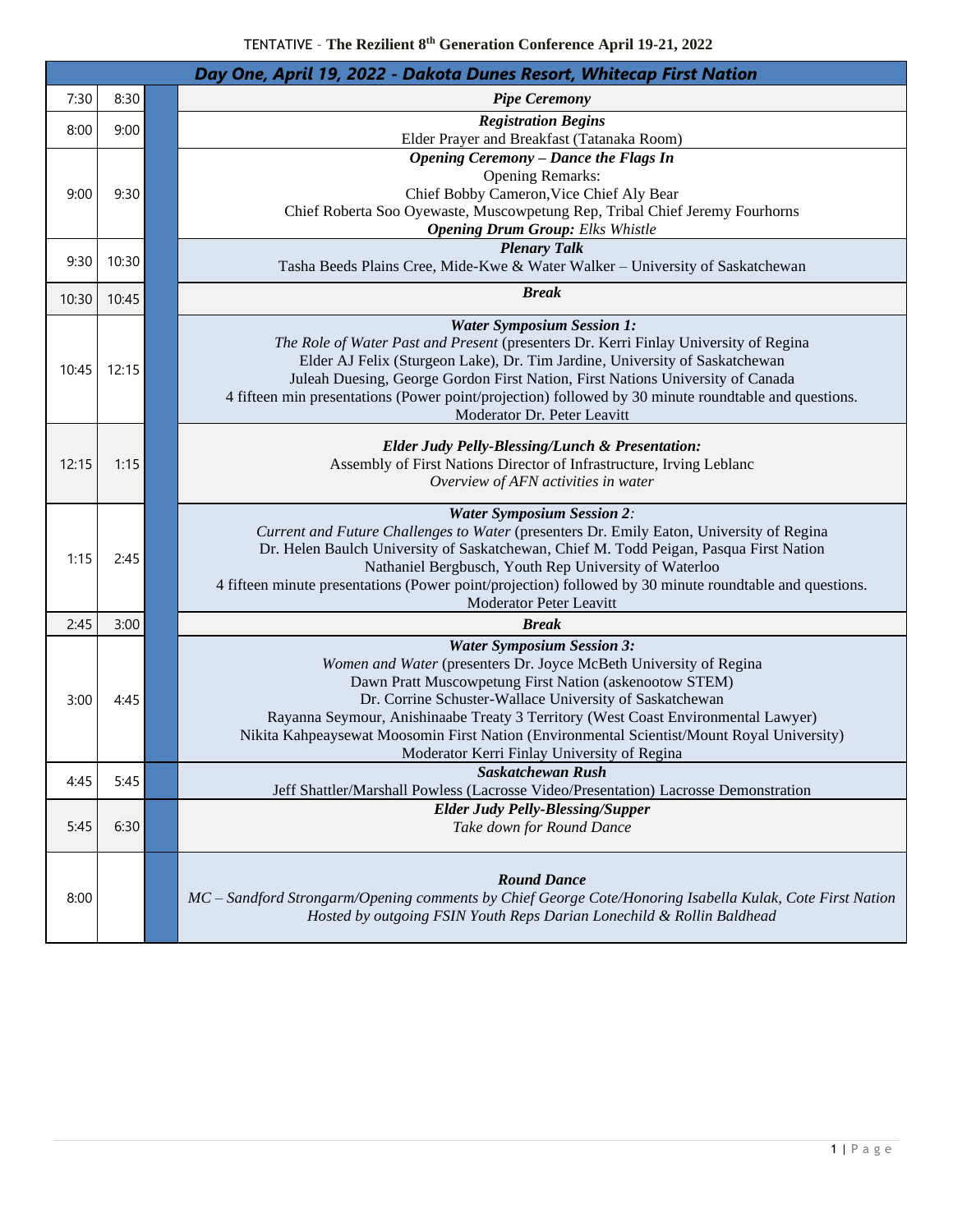|       | Day Two April 20, 2020 Dakota Dunes Resort, Whitecap First Nation |  |                                                                                                                                                                                                                   |  |  |  |  |
|-------|-------------------------------------------------------------------|--|-------------------------------------------------------------------------------------------------------------------------------------------------------------------------------------------------------------------|--|--|--|--|
| 7:30  | 8:15                                                              |  | <b>Elder Judy Pelly-Blessing &amp; Breakfast</b>                                                                                                                                                                  |  |  |  |  |
| 8:15  | 8:30                                                              |  | <b>Opening Comments Vice Chief Aly Bear</b>                                                                                                                                                                       |  |  |  |  |
|       |                                                                   |  | <b>Master of Ceremonies Andre Bear</b>                                                                                                                                                                            |  |  |  |  |
|       |                                                                   |  | <b>Indigenous Women's Empowerment Panel</b><br>Shayla Stonechild, Muscowpetung First Nation (Host of Matriarch Movement/Influencer)                                                                               |  |  |  |  |
| 8:30  | 9:45                                                              |  | Michaella Shannon, Frog Lake First Nation (E Talk Canada Host/Journalist/National Model)                                                                                                                          |  |  |  |  |
|       |                                                                   |  | Kendra Jessie, Sucker Creek First Nation (Fancy Dancer/Athlete Nike Ambassador/Advocate)                                                                                                                          |  |  |  |  |
|       |                                                                   |  | Moderator VC Aly Bear Q & A                                                                                                                                                                                       |  |  |  |  |
|       |                                                                   |  | <b>Walking In Two Worlds Panel</b>                                                                                                                                                                                |  |  |  |  |
|       |                                                                   |  | Rayanna Seymour, Anishinaabe Treaty 3 Territory (West Coast Environmental Lawyer)                                                                                                                                 |  |  |  |  |
| 9:45  | 11:00                                                             |  | Nikita Kahpeaysawat, Moosomin First Nation (Environmental Scientist/Student/Model/Traditional Dancer)                                                                                                             |  |  |  |  |
|       |                                                                   |  | Madison Noon, Thunderchild First Nation (XU Dancer/Powwow Dancer/Student-Ryerson University)                                                                                                                      |  |  |  |  |
| 11:00 | 11:10                                                             |  | Moderator VC Aly Bear Q & A<br><b>Break - Andre Bear</b>                                                                                                                                                          |  |  |  |  |
|       |                                                                   |  |                                                                                                                                                                                                                   |  |  |  |  |
|       |                                                                   |  | <b>KeyNote Speaker</b>                                                                                                                                                                                            |  |  |  |  |
| 11:10 | 12:15                                                             |  | Dr. David Suzuki                                                                                                                                                                                                  |  |  |  |  |
|       |                                                                   |  | (Canadian Scientist, television personality, author, environmental activist)                                                                                                                                      |  |  |  |  |
|       |                                                                   |  |                                                                                                                                                                                                                   |  |  |  |  |
| 12:15 | 1:00                                                              |  | <b>Elder Judy Pelly-Blessing Lunch</b>                                                                                                                                                                            |  |  |  |  |
|       |                                                                   |  | Tik Tok/Artist/Influencer/Two Spirited/Comedian/"Auntie" Chelazon Leroux, Layten Byhette, Fond-du-Lac First Nation                                                                                                |  |  |  |  |
|       |                                                                   |  | Indigenous 2SLGBTQ/Artists/Advocates Panel                                                                                                                                                                        |  |  |  |  |
| 1:00  | 1:30                                                              |  | Prestin Fleming, Stanley Mission (2SLGBTQ + Equity & Wellness Advocate/Poet/Sobriety & Healing)                                                                                                                   |  |  |  |  |
|       |                                                                   |  | Keisha Erwin, Lac Laronge Indian Band (2S Artist/Model/Blogger/Student)                                                                                                                                           |  |  |  |  |
|       |                                                                   |  | Moderator Andre Bear Q & A<br><b>Indigenous Role Model</b>                                                                                                                                                        |  |  |  |  |
| 1:30  | 2:15                                                              |  | Bridgette Lacquette, Cote First Nation (Olympian/Team Canada Hockey Player/Professional NHL Scout)                                                                                                                |  |  |  |  |
|       |                                                                   |  | <b>Indigenous Role Model (Anti Racism Video/Live Virtual Presentation)</b>                                                                                                                                        |  |  |  |  |
| 2:15  | 2:45                                                              |  | Ethan Bear, Ochapowace First Nation                                                                                                                                                                               |  |  |  |  |
|       |                                                                   |  | National Hockey League, Carolina Hurricanes                                                                                                                                                                       |  |  |  |  |
| 2:45  | 3:00                                                              |  | <b>Break</b> – Andre Bear                                                                                                                                                                                         |  |  |  |  |
|       |                                                                   |  | <b>Indigenous Sports Panel</b>                                                                                                                                                                                    |  |  |  |  |
|       |                                                                   |  | Josh Montana, George Gordons First Nation (Advocate/Team Canada Fastball)                                                                                                                                         |  |  |  |  |
| 3:00  | 4:30                                                              |  | Stuart Fontaine, Clearwater River Dene Nation (Owner of Warrior Spirit Kickboxing & MMA/Pro MMA Fighter)<br>Sonya & Cayda Dodginghorse, Kahkewistahaw First Nation (Professional Mother & Daughter World Champion |  |  |  |  |
|       |                                                                   |  | Barrel Racers) Dustin Molleken, Pasqua First Nation (Professional Baseball Player/Team Canada)                                                                                                                    |  |  |  |  |
|       |                                                                   |  | Moderator VC Aly Bear Q & A                                                                                                                                                                                       |  |  |  |  |
| 4:30  | 5:15                                                              |  | <b>Healthy Masculinity</b>                                                                                                                                                                                        |  |  |  |  |
|       |                                                                   |  | JR Larose, One Arrow First Nation (CFL Champion/Motivational Speaker)                                                                                                                                             |  |  |  |  |
|       |                                                                   |  | <b>Gang, Addiction Awareness &amp; Mental Health</b>                                                                                                                                                              |  |  |  |  |
| 5:15  | 5:45                                                              |  | Drezus, Muskowekwan First Nation (Rapper/Activist/Motivational Speaker)                                                                                                                                           |  |  |  |  |
|       |                                                                   |  | Mario Ahenakew, Ahtahkakoop Cree Nation (Motivational Speaker)                                                                                                                                                    |  |  |  |  |
| 5:45  | 6:30                                                              |  | <b>Elder Judy Pelly-Blessing Supper</b>                                                                                                                                                                           |  |  |  |  |
|       |                                                                   |  | <b>Arrows to Freedom Drum Group/Powwow Dance Performance</b>                                                                                                                                                      |  |  |  |  |
|       |                                                                   |  | <b>Break/Take Down of Tables</b>                                                                                                                                                                                  |  |  |  |  |
| 6:30  | 8:00                                                              |  | Youth Candidates election information meeting with Election Officials<br>YLA Electoral Officer & Deputy Electoral Officer-Youth Declaration of Intent                                                             |  |  |  |  |
|       |                                                                   |  | <b>Comedy Show Uncle Deadly &amp; Auntie Beachress</b>                                                                                                                                                            |  |  |  |  |
| 8:00  | 9:00                                                              |  | Conway Kootenay, Alexander First Nation (Comedian/MC/Actor/Champion Chicken Dancer)                                                                                                                               |  |  |  |  |
|       |                                                                   |  | Tonia Jo Hall, Lakota/Dakota/Hidatsa (Comedian)                                                                                                                                                                   |  |  |  |  |
|       |                                                                   |  | Hip Hop Performance & Motivational Speech                                                                                                                                                                         |  |  |  |  |
| 9:00  | 12:00                                                             |  | Joey Stylez, Moosomin First Nation (Musician/Activist/Motivational Speaker)                                                                                                                                       |  |  |  |  |
|       |                                                                   |  | Drezus/Joey Stylez                                                                                                                                                                                                |  |  |  |  |